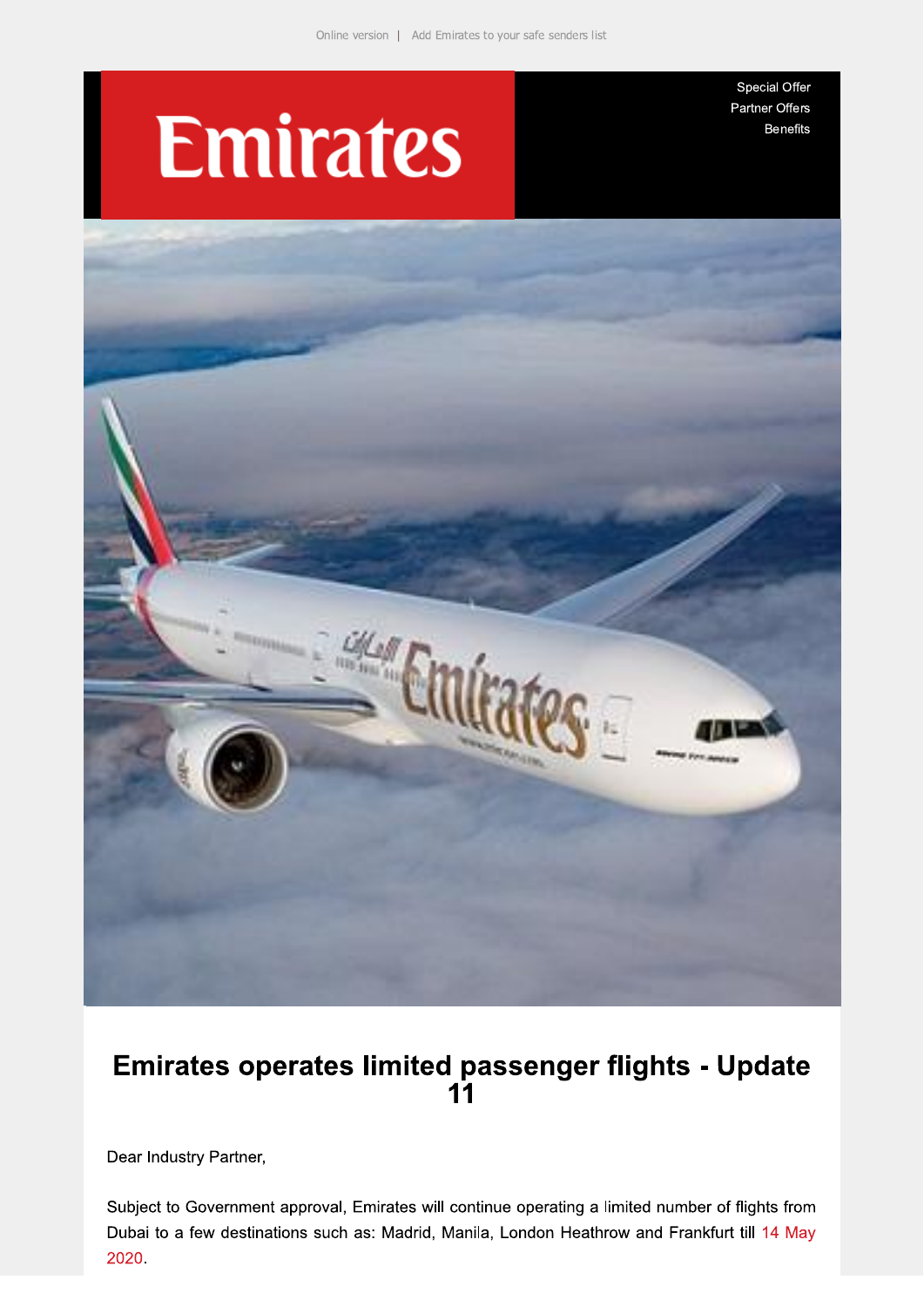Stringent entry restrictions remain in place at these destination as well as others across the world; travellers are advised to check before their travel. The safety and wellbeing of passengers and crew remain Emirates' top priorities.

## **Ticketing Terms and Conditions for New Tickets:**

| Travel Date:                 | 12 April to 14 May 2020                                                                                                                                                                                                                           |
|------------------------------|---------------------------------------------------------------------------------------------------------------------------------------------------------------------------------------------------------------------------------------------------|
| Destination:                 | MNL, FRA, LHR, MAD                                                                                                                                                                                                                                |
| Journey and Class of Travel: | One way only & applicable in $Y(R)$ , $J(H)$                                                                                                                                                                                                      |
| Fare Economy:                | MNL, FRA, LHR, MAD AED2,500 (all inclusive)                                                                                                                                                                                                       |
| Fare Business:               | MNL, FRA, LHR, MAD AED5,000 (all inclusive)                                                                                                                                                                                                       |
| Fare combinability:          | Not combinable with any other fare                                                                                                                                                                                                                |
| Fare discounts:              | No child discounts and infant pay 10%                                                                                                                                                                                                             |
| Changes and refunds:         | Not permitted                                                                                                                                                                                                                                     |
| <b>EK Services:</b>          | Advanced seating and excess baggage can be purchased. Lounge and CDS not<br>$\bullet$<br>applicable<br>Unaccompanied Minors/ Young Passengers/ AVIH will be accepted on these flights<br>$\bullet$<br>WCHR / C / S can be booked on above flights |
| <b>Discount</b>              | Not applicable for group booking                                                                                                                                                                                                                  |
| Time limit                   | 4 hours from booking                                                                                                                                                                                                                              |
| Interline journey            | Any interline itinerary has to be bought by passengers at their own expense and subject to<br>travel restrictions at destination                                                                                                                  |

## Baggage:

Baggage allowance 25kgs except MNL 40kgs in Economy and 40kgs in Business class

#### **Rebooking - Existing Ticket:**

- If passengers are holding tickets, difference in fare needs to be collected and calculated as below:
	- Check fare paid (Fare +  $YQ$ )
	- Check flown journey portion of the ticket
	- Fare difference from One-Way or Return fare is to be collected as below
- If the fare was RT, halve the value of fare paid (i.e. 50%) on ticket and charge the difference from above quoted fares, plus add airport taxes on top of the difference
- If the fare was OW, charge the difference plus add airport taxes, if any
- Fully unutilised tickets for future may be re-issued with above OW fares and difference in fare  $\bullet$ collected as applicable. No residual value to be refunded in such cases
- No refund of difference in fare if travelling in lower cabin

Kindly contact prices@emirates.com for any clarification required on the above fare calculation only.

#### **Health and safety**

We will operate a modified inflight service programme on these flights. Magazines and other print reading material will not be available, and while food and beverages will be continued to be offered on board nackaging and presentation will be modified to reduce contact during meal service and